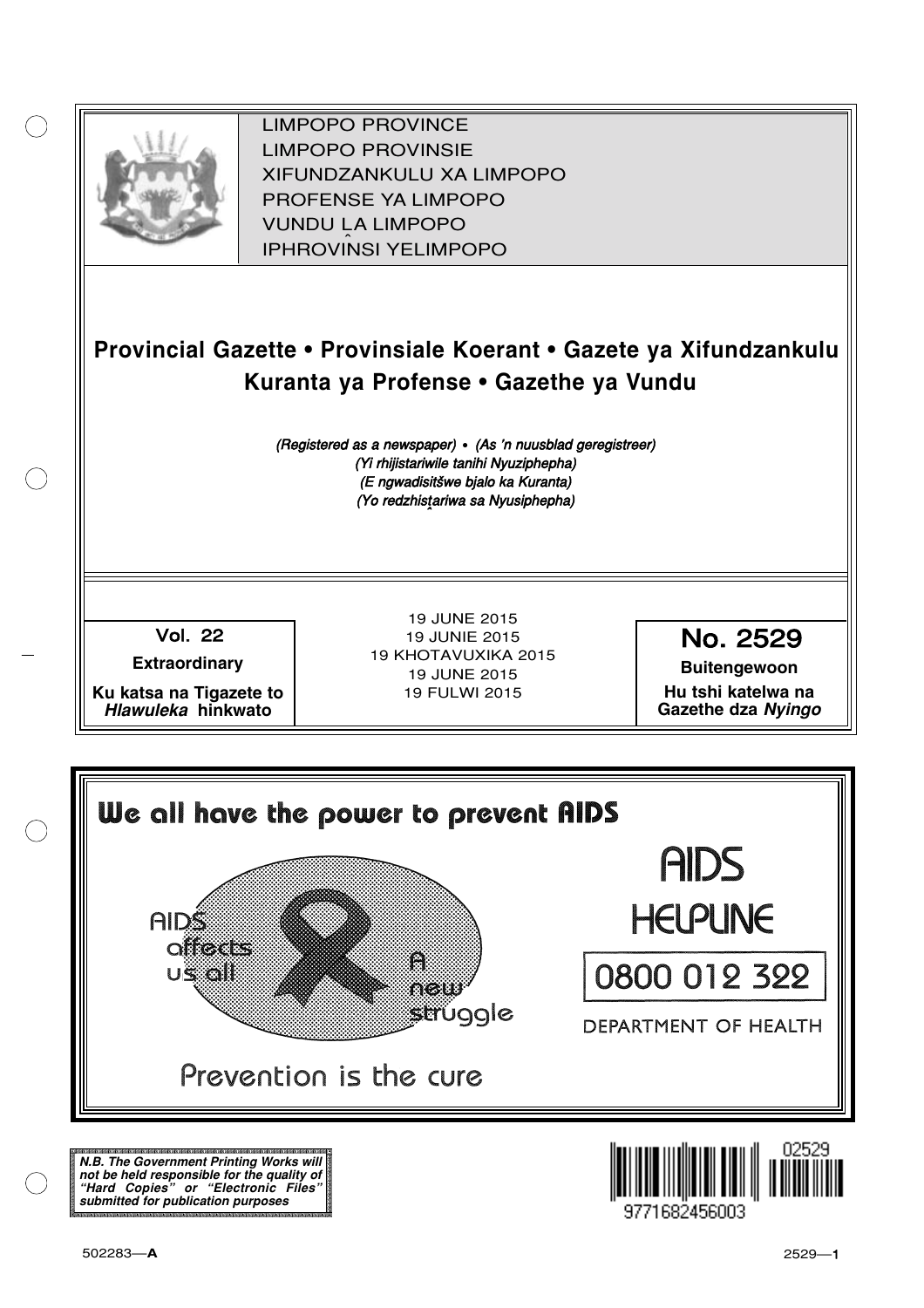## **DISCLAIMER:**

Government Printing Works reserves the right to apply the 25% discount to all Legal and Liquor notices that comply with the business rules for notice submissions for publication in gazettes.

National, Provincial, Road Carrier Permits and Tender notices will pay the price as published in the Government Gazettes.

For any information, please contact the eGazette Contact Centre on 012-748 6200 or email **info.egazette@gpw.gov.za**

## **CONTENTS • INHOUD**

Page Gazette No. No.  $\sim$  No.

### **GENERAL NOTICE**

| 218 Town-planning and Townships Ordinance (15/1986): Declaration as an approved township: Bakone: Portion 87 |  |  |  |  |  |      |
|--------------------------------------------------------------------------------------------------------------|--|--|--|--|--|------|
| (a portion of Portion 14) of farm Palmietfontein 24                                                          |  |  |  |  |  | 2529 |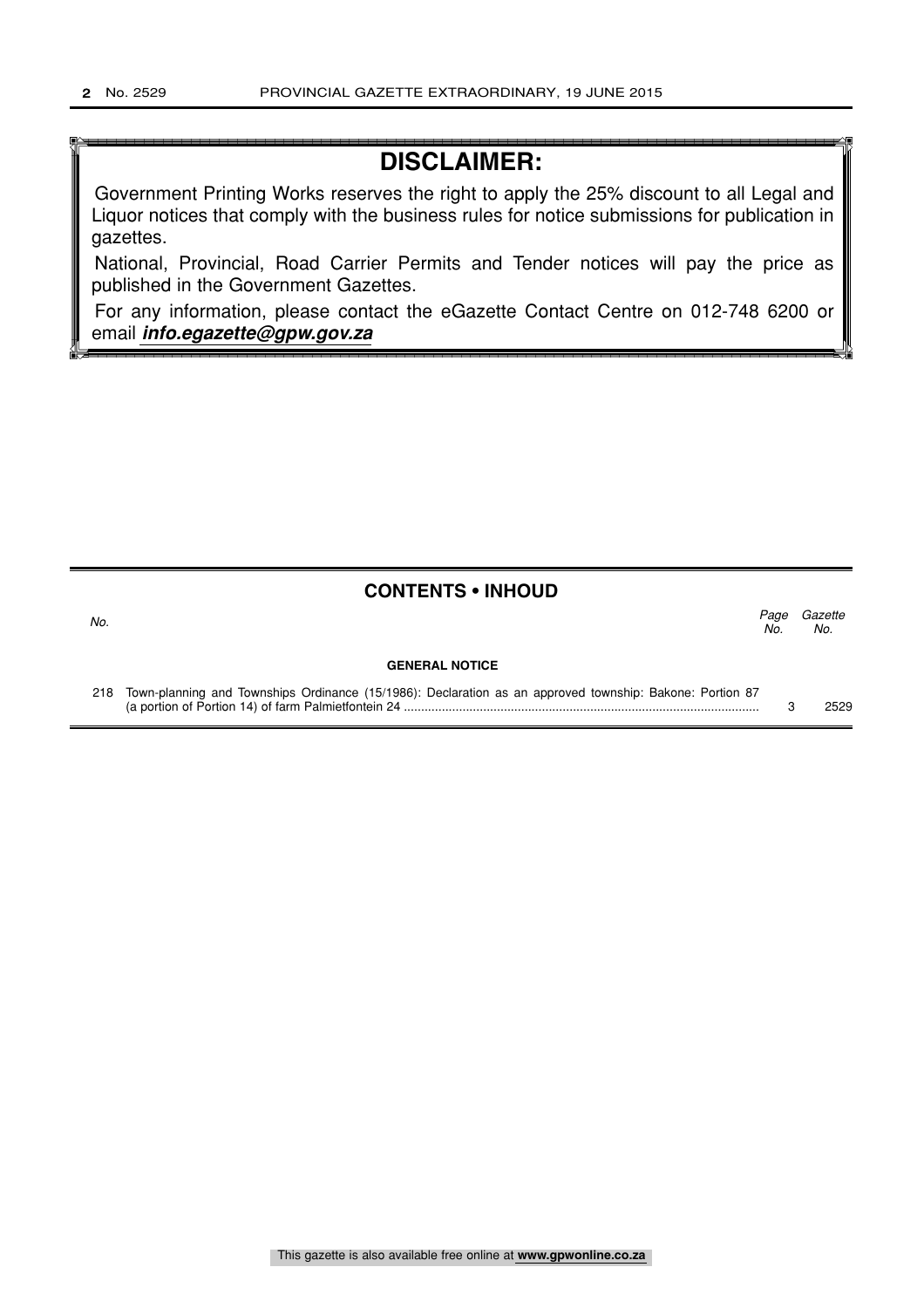## GENERAL NOTICE

### **GENERAL NOTICE 218 OF 2015**

## DECLARATION AS AN APPROVED TOWNSHIP: BAKONE

In terms of Section 103 (1) of the Town Planning and Townships Ordinance, 1986 (Ordinance 15 of 1986), the Polokwane Local Municipality, hereby declares Bakone to be an approved township, subject to the conditions as set out in the Annexure hereto.

### ANNEXURE

STATEMENT OF THE CONDITIONS UNDER WHICH THE LAND DEVELOPMENT APPLICATION MADE BY PHILIPPUS ANDRIAS BENADE AND FRANCINA SUSANNA BENADE (HEREINAFTER REFERRED TO AS THE APPLICANT) UNDER THE PROVISIONS OF CHAPTER III OF THE TOWN - PLANNING AND TOWNSHIPS ORDINANCE, 1986 (ORDINANCE 15 OF 1986), FOR PERMISSION TO ESTABLISH A TOWNSHIP ON PORTION 87 (A PORTION OF PORTION 14) OF THE FARM PALMIETFONTEIN 24, REGISTRATION DIVISION KS, LIMPOPO PROVINCE, HAS BEEN SUBMITTED

1. CONDITIONS TO BE COMPLIED WITH PRIOR TO THE DECLARATION OF THE TOWNSHIP AS AN APPROVED TOWNSHIP

#### 1.1 PROVISION AND INSTALLATION OF SERVICES

The developer shall make the necessary arrangements with the local authority for the provision and installation of water, electricity and sanitation as well as the construction of roads and storm water drainage in and for the township.

#### 2 GENERAL

2.1 The developer shall satisfy the local authority that the relevant amendment scheme is in order and can be published simultaneously with the declaration of the township as an approved township;

2.2 The developer shall comply with the provisions of Section 101 of the Town -planning and Townships Ordinance, 1986.

#### 3 CONDITIONS OF ESTABLISHMENT

3.1 NAME

The name of the township shall be Bakone Township

#### 3.2 DESIGN

The land development area shall consist of erven and streets as indicated on General Plan SG no 5672/2005,

#### 3.3.1. DISPOSAL OF EXISTING CONDITIONS OF TITLE

All erven shall be made subject to existing conditions and servitudes, if any, excluding the reservation of rights to minerals, but including the following condition which will only affect ERF 1 BAKONE<br>TOWNSHIP SUBJECT to

#### 3.3.2. THE FOLLOWING CONDITIONS WHICH ARE TO BE CANCELLED:

#### THE PROPERTY HEREBY TRANSFERRED IS SUBJECT TO THE FOLLOWING FURTHER CONDITIONS:

- 1. Not more than one dwelling house together with such outbuildings as are ordinarily required to be used in connection therewith shall be erected on the land except with the written approval of the controlling Authority as defined in Act 21 of 1940;
- The land shall be used for residential and agricultural purposes only and no store or place of business or industry whatsoever may be opened or conducted on the land without the written approval of the Controlling Authority as defined in Act 21 of 1940;
- 3. No building or any structure whatsoever shall be erected within a distance of 94.46 meters from the centre line of the Public Road without the written approval of the Controlling Authority as defined in Act 21 of 1940;

#### 4 CONDITIONS OF TITLE

4.1 CONDITIONS IMPOSED BY THE LOCAL AUTHORITY IN TERMS OF THE PROVISIONS OF THE TOWN-PLANNING AND TOWNSHIPS ORDINANCE NO 15 OF 1986]<br>The erven mentioned hereunder shall be subject to the conditions imposed by the local aut

#### 4.1.1 ALL ERVEN

- (I) These erven are subject to a servitude, 2 m wide, in favour of the local authority, for sewerage and other municipal purposes, along anytwo boundaries other than a street boundary: Provided that the local authority may dispense with any such servitude
- (ii) No building or other structure shall be erected within the aforesaid servitude area and no large-rooted trees shall be planted within the area of such servitude or within 2 m thereof. iii) The local authority shall be entitled to deposit temporally on the land adjoining the aforesaid servitude such material as may be excavated by it during the course of the construction, maintenance or moval of such ser

#### 4.2 CONDITION IMPOSED BY SOUTH AFRICAN NATIONAL ROADS AGENCY SOC LIMITED IN TERMS OF THE PROVISION OF SECTION 49 OF ACT NO. 7/ 1998

No structure or other thing (including anything which is attached to the land on which it stands even though it does not form part of that land) shall be erected, laid or established without the written approval of SANRAL within a distance of 20 meters measured from the R37 road reserve boundary.

### 5. CONDITIONS TO BE INCORPORATED IN THE PIETERSBURG/SESHEGO TOWN PLANNING SCHEME, 1999 IN ADDITION TO THE PROVISIONS OF THE TOWN PLANNING SCHEME I<br>OPERATION – PROPOSED PIETERSBURG/SESHEGO AMENDMENT SCHEME 191

Use Zone 8: "Special ": forfilling station and related facilities, roadhouse, bottle store and overnight rooms.

#### 5.2 ER

Use Zone 8: "Special": for overnight accommodation, conference rooms, entertainment area and related facilities.